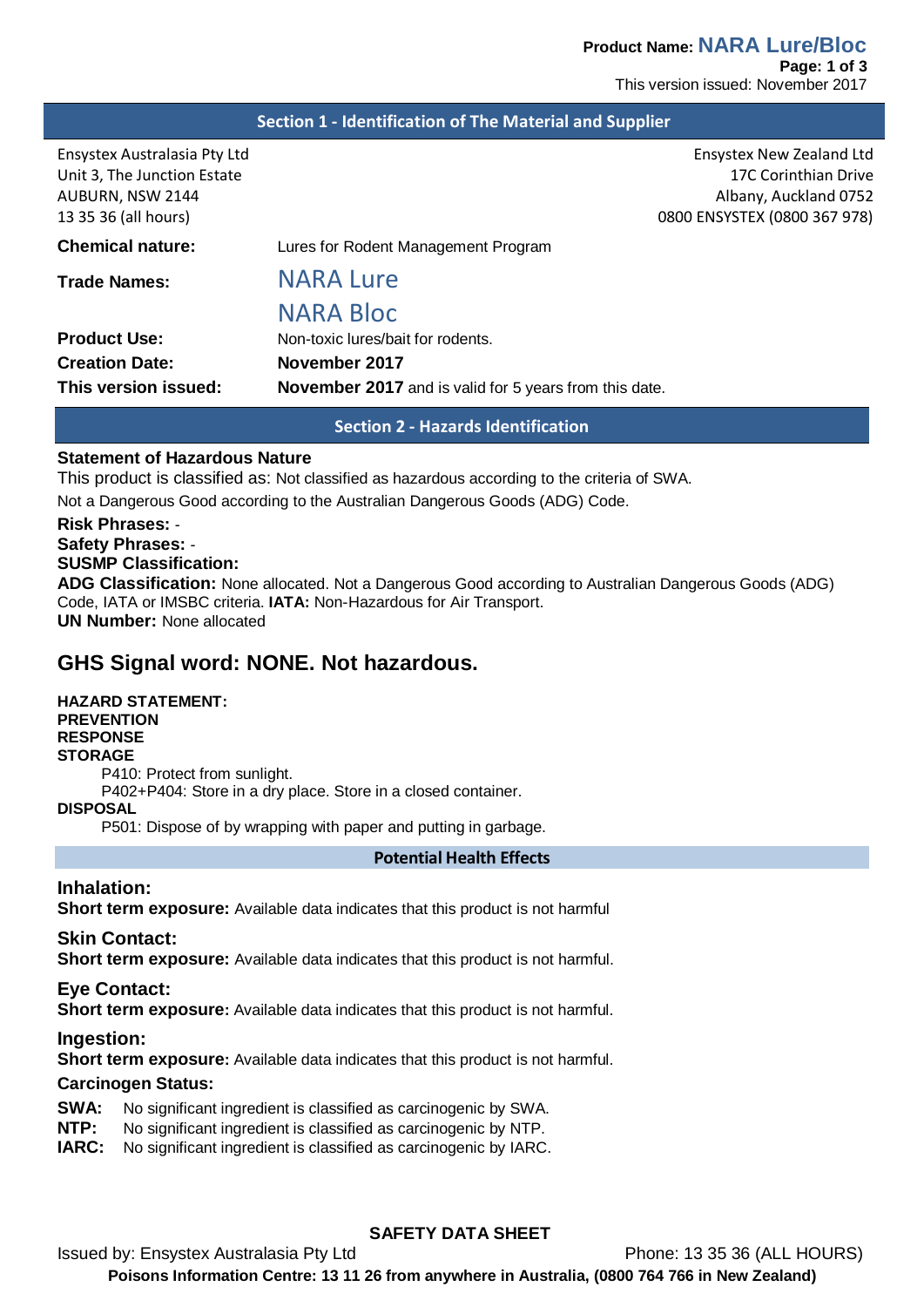**Product Name: NARA Lure/Bloc**

**Page: 2 of 3**

This version issued: November 2017

| Section 3 - Composition/Information on Ingredients |               |         |         |                                |
|----------------------------------------------------|---------------|---------|---------|--------------------------------|
| <b>Ingredients</b>                                 | <b>CAS No</b> | Conc. % |         | TWA $(mg/m^3)$ STEL $(mg/m^3)$ |
| Non-hazardous ingredients                          | Various       | to 100  | not set | not set                        |

### **Section 4 - First Aid Measures**

### **General Information:**

You should call The Poisons Information Centre if you feel that you may have been poisoned, burned or irritated by this product. The number is 13 11 26 from anywhere in Australia (0800 764 766 in New Zealand) and is available at all times. Have this SDS with you when you call.

**Inhalation:** First aid is not generally required.

**Skin Contact:** First aid is not generally required. Irritation is unlikely. Flush with lukewarm, gently flowing water until product is removed.

**Eye Contact:** Unlikely due to product presentation. Gently brush product from eyes. No effects expected. Flush contaminated eye(s) with lukewarm, gently flowing water until the product is removed. Take special care if wearing contact lenses.

**Ingestion:** First aid is not generally required. Wash mouth with water.

## **Section 5 - Fire Fighting Measures**

**Fire and Explosion Hazards**: The major hazard in fires is usually inhalation of heated and toxic or oxygen deficient (or both), fire gases. There is no risk of an explosion from this product under normal circumstances if it is involved in a fire.

Fire decomposition products from this product may be toxic if inhaled. Take appropriate protective measures. **Extinguishing Media:** Use extinguishing media suited to burning materials such as Foam, Dry powder, Carbon dioxide or sand.

| uioniuo oi ouriu.                |                                                                                         |
|----------------------------------|-----------------------------------------------------------------------------------------|
| Fire Fighting:                   | If a significant quantity of this product is involved in a fire, call the fire brigade. |
| Flash point:                     | No data available.                                                                      |
| <b>Upper Flammability Limit:</b> | No data available.                                                                      |
| <b>Lower Flammability Limit:</b> | No data available.                                                                      |
| <b>Autoignition temperature:</b> | Not applicable                                                                          |
| <b>Flammability Class:</b>       | No data available.                                                                      |

### **Section 6 - Accidental Release Measures**

**Accidental release:** This product is sold in small packages, and the accidental release from one of these is not usually a cause for concern. In the event of a major spill, prevent spillage from entering drains or water courses.

## **Section 7 - Handling and Storage**

**Handling:** No special precautions required.

**Storage:** Store in the closed original container in a dry, cool, well-ventilated area out of direct sunlight.

## **Section 8 - Exposure Controls and Personal Protection**

No special equipment is needed when handling.

### **Section 9 - Physical and Chemical Properties:**

| <b>Physical Description &amp; colour:</b> | Blue, orange, magenta, dark brown colour solid.          |
|-------------------------------------------|----------------------------------------------------------|
| Odour:                                    | Natural food odours of vanilla, chocolate, fish or meat. |
| <b>Boiling Point:</b>                     | Not available.                                           |
| <b>Freezing</b>                           | No specific data.                                        |
| <b>Melting Point:</b>                     | 150 °C.                                                  |
| <b>Volatiles:</b>                         | No data.                                                 |
| <b>Vapour Pressure:</b>                   | No data.                                                 |
| <b>Vapour Density:</b>                    | Not applicable.                                          |
| <b>Specific Gravity:</b>                  | No data.                                                 |

## **SAFETY DATA SHEET**

Issued by: Ensystex Australasia Pty Ltd Phone: 13 35 36 (ALL HOURS)

**Poisons Information Centre: 13 11 26 from anywhere in Australia, (0800 764 766 in New Zealand)**